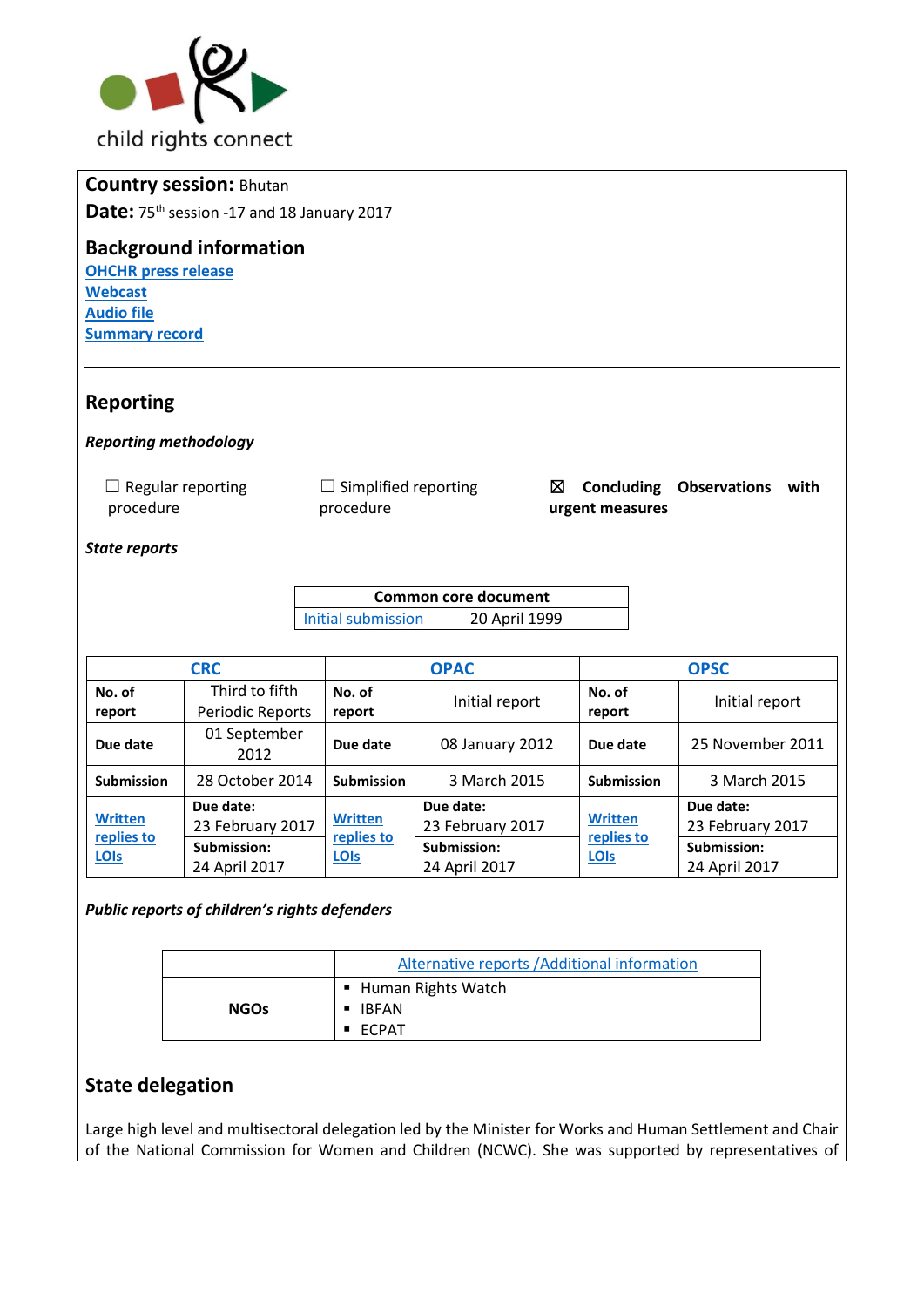

Ministry of Education, Ministry of Labor, Office of the Attorney General, Ministry of Foreign Affairs, Ministry of Health, the NCWC, Youth Development Fund and the Ambassador in Geneva.

List of State delegation representatives on OHCHR site

# **Committee's Task Force members**

| Name & Last name       | Country |
|------------------------|---------|
| <b>Renate Winter</b>   | Austria |
| <b>Bernard Gastaud</b> | Monaco  |
| Cephas Lumina          | Zambia  |
| Mikiko Otani           | Japan   |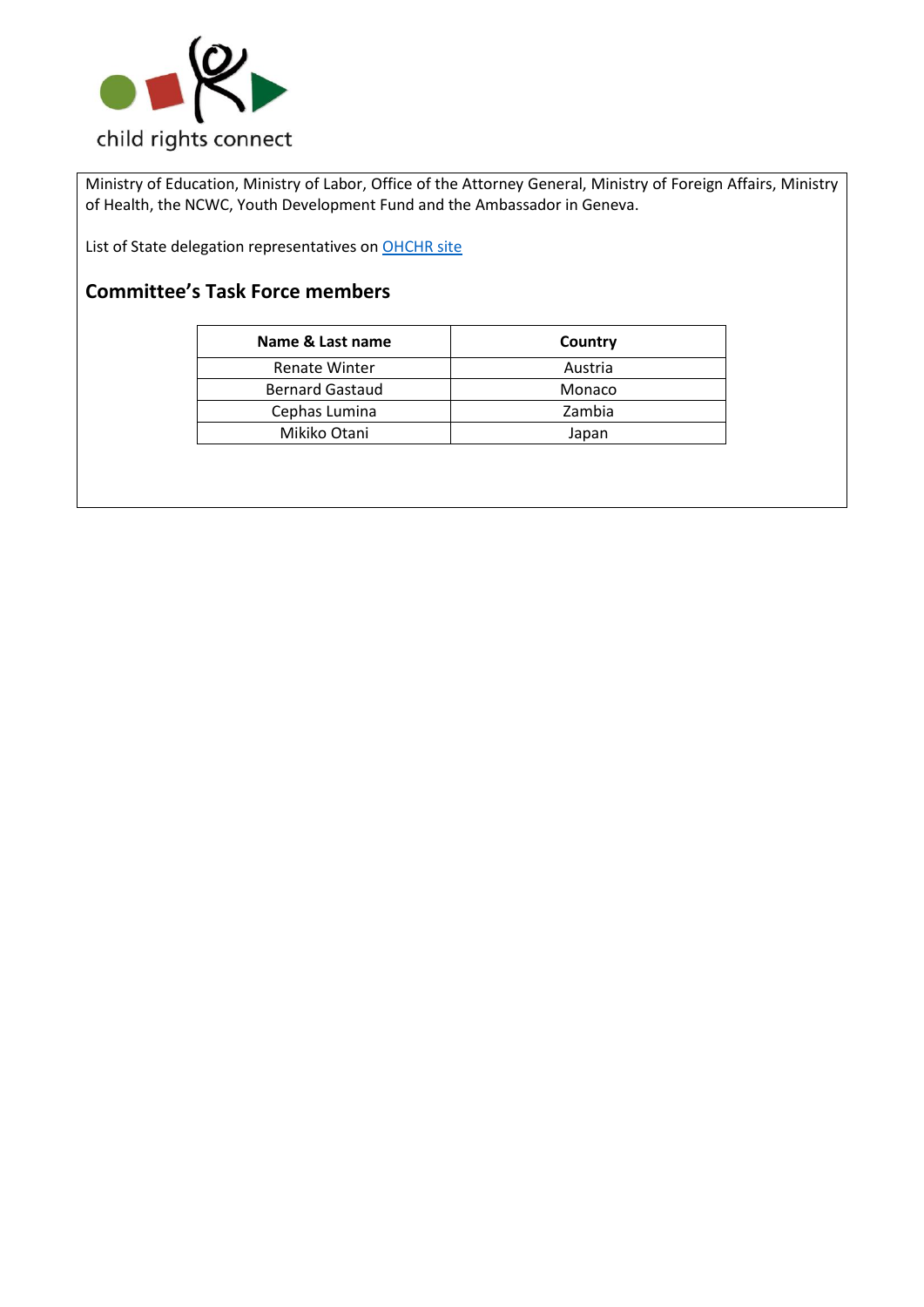

### **Dialogue description:**

#### i. Character of the dialogue

The Committee found the dialogue open and honest. The delegation was open to discuss about political and technical obstacles and opportunities to implement the CRC and the Protocols.

#### ii. General assessment made by the Committee:

The Committee appreciated the information provided and the engagement during the dialogue. The Committee noted the challenges and constraints the country is facing due to a young democratic process and an on-going major legal reform. It welcomed the resources allocated to children's rights to education and health but raised its concerns about the low budget allocation for child protection.

iii. Main issues discussed:

*Convention on the Rights of the Child:*

- **EXTED Violence against children:** The Committee was concerned about the high rates of violence against children at home, in schools and in monastic institutions. Committee members also raised their concerns about the lack of explicit prohibition in national laws of corporal punishment in all settings, and asked whether there were any rehabilitation and recovery programs targeting victims of violence. The delegation replied that the State conducted a study on violence against children in 2016 to better understand its causes, and the findings will serve to revise the National Plan of Action on Child Protection. In addition, they stressed there was a code for discipline management to foster non-violent methods of discipline in schools.
- **Monastic institutions:** The Committee referred in various opportunities to the conditions of children in monastic institutions and inquired about how they were regulated and overseen by the government. Committee members also asked whether there were monitoring and complains mechanisms for children in these institutions, and how the process was when children decided to leave. The delegation replied that monastics institutions were very sacred in Bhutan, and were one of the pillars for decisionmaking and to conserve cultural traditions in the country. However, nowadays they are religious institutions and are undergoing an important change. They are open to include modern education and they have established a child protection office within the monastic body. As per the decision to leave the institution, the delegation replied that the children were the ones taking the decision depending on their age and no sanctions were imposed.
- **Children of ethnic Nepalese origin:** The Committee regretted the scarce information about these children in the State report and was concerned about the limited enjoyment of their rights. Committee Members asked about the right of children of ethnic Nepalese origin to nationality, how birth registration was carried out and whether they had disaggregated data on these children. The delegation replied they did not have disaggregated data since they wanted to be inclusive and not discriminatory on the grounds of ethnicity. They stated there was no direct discrimination against Nepalese children and if a child was registered he/she could complete primary education.

*Optional Protocol on the involvement of children in armed conflict*

Age verification: Committee members asked about the process to verify the age of the child when no identity document was available. The delegation replied that to determine the age in absence of an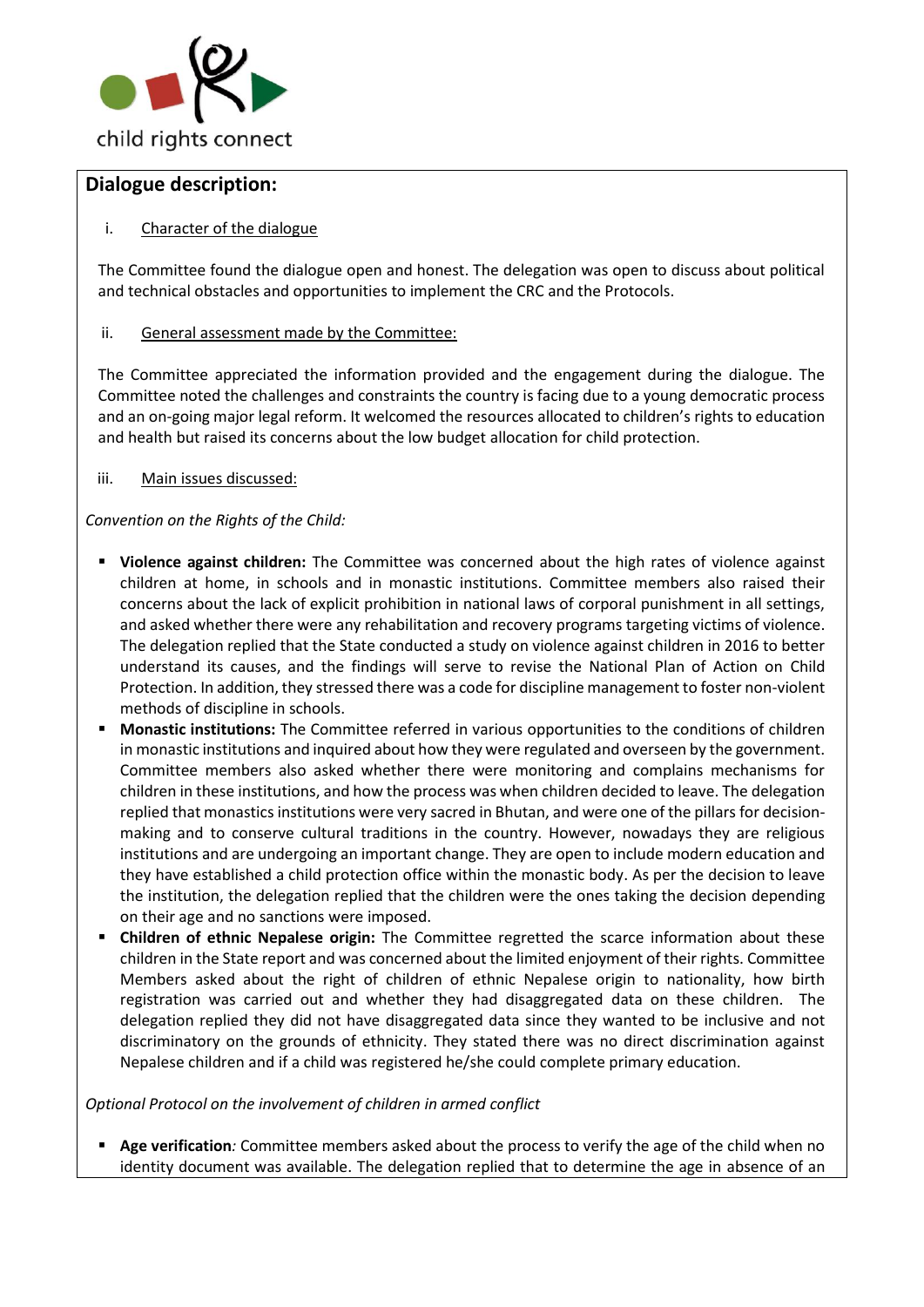

age certificate, they based the decision on the testimony of family and community members. The State stressed that since the ratification of OPAC, no cases of child recruitment by armed forces have been reported in the country.

▪ **Extra-territorial jurisdiction:** The Committee requested further clarification on the exercise of extraterritorial jurisdiction for cases of child recruitment in the country and how they would process a non-Bhutanese child involved in child recruitment abroad, as per article 4 of the Protocol. The delegation replied that they would carry out extraditions based on bilateral agreements.

*Optional Protocol on the Sale of Children, Child Prostitution and Child Pornography*

- **Legislation:** The Committee pointed out that not all the offenses prohibited under the OPSC were criminalized under national law, such as sale of children. Committee Members also asked why there were not registered cases of sale of children, child pornography and child prostitution. The delegation replied that after the penal code was amended in 2011, the concept of trafficking of persons was broadened, and all provisions of the Protocols were defined in national law. Nevertheless, online pornography had still to be included.
- **Victims support:** Committee Members asked about rehabilitation, reintegration and psychological support programs and services provided to child victims. The Committee also inquired whether those victims where Bhutanese or foreigners, and if they were foreigners how they were supported and integrated, or if they have been sent to their country of origin. The delegation replied that three cases of labor and sexual exploitation have been recorded: the perpetuators were brought to justice and the victims were provided with support and reintegration services by NGOs and the crisis center in the central hospital.

# **Recommendations of the Committee**

*Convention on the Rights of the Child:*

In it[s Concluding Observations,](http://tbinternet.ohchr.org/_layouts/treatybodyexternal/Download.aspx?symbolno=CRC%2fC%2fMWI%2fCO%2f3-5&Lang=en) the Committee drew attention to the need of **urgent measures** concerning the following 6 areas:

- **Violence against children:** The State should fully implement laws put in place to end domestic violence, and design a comprehensive strategy to prevent and address violence against children in all settings. Awareness-raising campaigns and programs must be carried out at the community level. The Committee also recommended to reinforce monitoring and complaints mechanisms of violence against children, and ensure training on case reporting of professionals working with/for children. Moreover, the State should reinforce its support and reintegration programs for child victims and ensure thorough investigations, prosecutions and sanctions to perpetuators.
- **Harmful practices:** The State should strengthen its awareness-raising campaigns and programs on the physical and mental effects of child marriage, particularly in remote areas. These activities should be carried out with teachers, parents, local authorities, religious leaders and personnel working with/for children in all areas across the country.
- **Children with disabilities:** The State should adopt a human rights-based approach to disability. Design and implement a national policy on disability with meaningful participation of children with disabilities, and ensure that inclusive education isimplemented and prioritized over institutionalization of children. Training for teachers on inclusive education must be delivered and awareness-raising campaigns must be carried out to destigmatized children with disabilities. The Committee recommended to ratify the CRPD.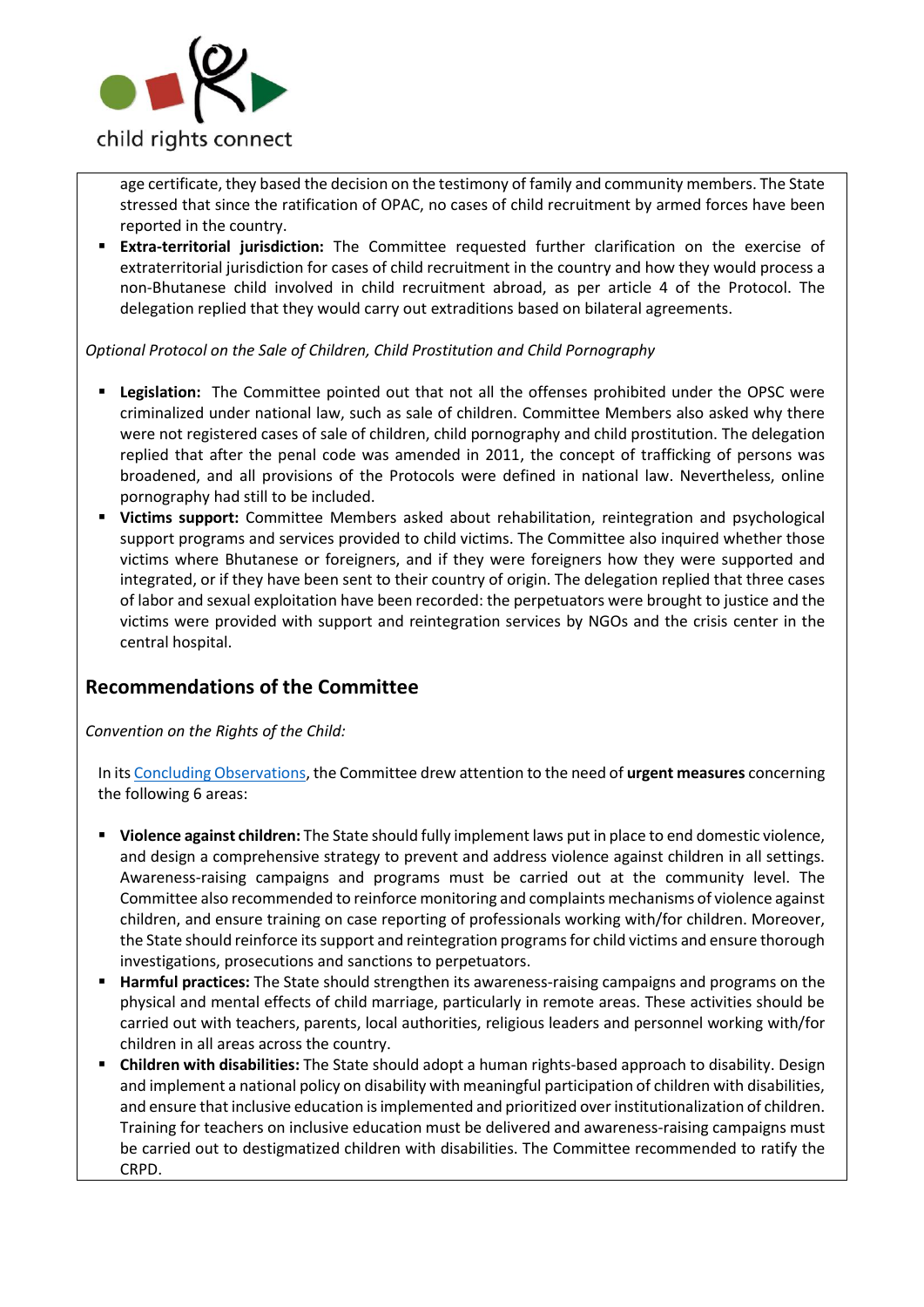

- **Education:** The State should implement a comprehensive legislation on education making primary education compulsory for both public and private institutions for all children, regardless of their parents' citizenship of immigration status. The curricula and the quality of teachers in private education centers must be regulated. If the State was to replace rural schools with regional boarding schools, it should undertake consultation with children and families on this decision and ensure these regional centers meet the children's necessities. The Committee emphasized on the need to address school drop-out rates (especially of girls), ban corporal punishment and combat harassment in schools (especially against LGTBI children) and promote alternative ways of discipline and foster peaceful conflict resolution.
- **Children of ethnic Nepalese origin:** The State should extend citizenship to all children born to at least one Bhutanese parent. It should ensure their rights to education and health services, to use their language and practice their own culture and religion.
- **Economic exploitation:** The State should revise its labor regulations to guarantee that children are not undertaking exploitative economic activities and should mandate the labor department to monitor informal work activities. It should also ensure that light forms of work do not hinder children's right to education. Families in difficult situations should receive proper support to prevent their children to engage in child labor. Moreover, protection, reintegration and recovery programs and policies for girls working in entertainment centers *(drayangs)* should be carried out*.* The Committee recommended to ratify ILO convention No.182 and 138, on worst forms of labor and minimum age for work respectively.

#### *Optional Protocol on the involvement of children in armed conflict*

- **Dissemination, awareness-raising and training:** The State should disseminate the OPAC among members of the armed forces, children and the population in general through awareness-raising campaigns in the media. Moreover, it should include a training on the OPAC for, inter alia, military forces, law enforcement personnel, judges, teachers and social workers.
- **Criminal legislation and regulation in armed forces:** The State should explicitly criminalize the recruitment of children under 18 years old by armed forces, non-State armed groups and private, military and security companies. Moreover, the State should define and penalize the recruitment of children under 15 years old and consider to ratify the Rome Statue of the ICC.
- **Measures adopted to protect the rights of child victims:** The State should amend its national legislation to explicitly include children in armed conflict as victims of abuse and exploitation, and enable them to receive all protective services available for child victims.

#### *Optional Protocol on the Sale of Children, Child Prostitution and Child Pornography*

- Legislation, strategy and policy: The State should revise its national laws and ensure that all offenses of the OPSC are explicitly criminalized. Moreover, it should develop a comprehensive policy and strategy addressing all its provisions, and it should allocate enough human and financial resources for its effective implementation.
- **Prevention of the sale of children, child prostitution and child pornography:** The State should undertake actions exclusively to prevent all the offenses covered by the OPSC and focusing on the root causes of children's vulnerabilities to these offenses. It should also undertake a study to identify potential situations of exploitation of children and implement tailor-made programs as per its findings. In regards to online exploitation and abuse, the Committee recommended to adopt an appropriate legal framework, a comprehensive preventive strategy for these crimes and as well as setting up a robust criminal justice system.
- Protection of the rights of child victims: The State should carry out training programs for judiciary staff, the police, teachers, heath workers, social workers and monasteries on prevention and the